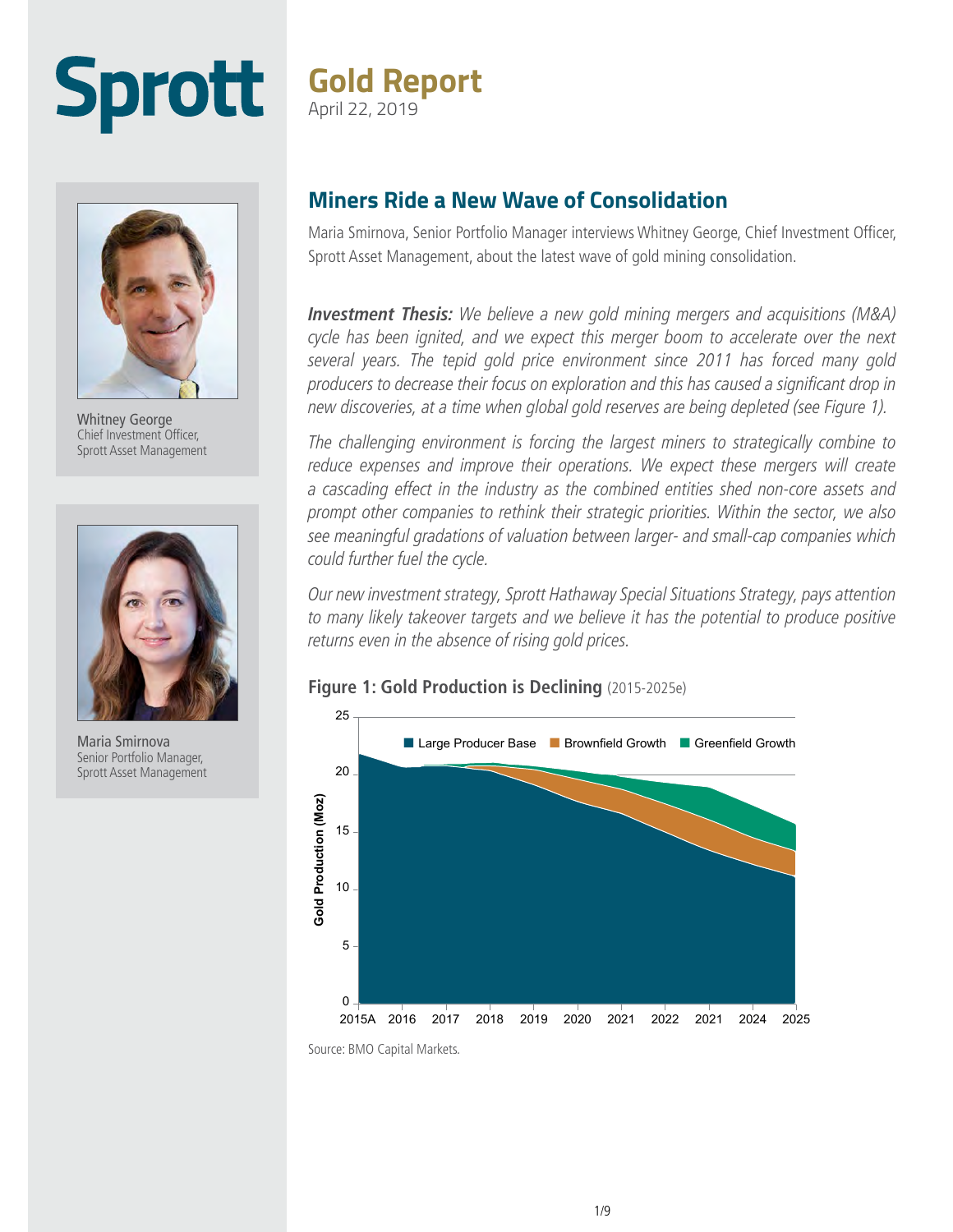#### **Maria Smirnova: Whitney, you have been an active investor for several decades. When did you first become interested in gold and gold equities as a generalist value investor?**

**Whitney George:** I have been in the investment business for nearly 40 years. I began my career as a retail securities broker in November 1980, just when Ronald Reagan was elected. At that time, investors were very interested in natural resources investments especially energy and gold. Investors were falling in love with gold mining stocks and the gold price was peaking. In 1980, gold prices had climbed to \$850 an ounce (1/21/80), having risen from \$37 at the end of 1970. I started off buying shares of gold mining companies like Homestake Mining Company, which at that time was one of the largest mining businesses in the U.S. and its oldest having opened in 1876 (it was later bought by Barrick Gold in [2001\).](https://www.barrick.com/news/news-details/2001/Barrick-Completes-Merger-with-Homestake/default.aspx)

Unfortunately, as you can see in Figure 2, between December 1980, when I entered the business, and June 1982, the price of gold dropped in half from \$635 to \$300 an ounce. This meant that my first experience with gold and gold equities was losing my clients money. This was difficult to swallow early in my career. Buying gold at a peak moment, and then watching it fall and erode my first clients' assets, was an experience I did not get over quickly. I avoided gold and gold mining equities for another 20 years. During those two decades, the price of gold was range bound between \$300 and \$400.



#### **Figure 2: Gold Price History** (\$US, 1970 – 3/31/2019)

Source: Bloomberg.

#### **Maria: When did you take another look at gold and gold equities?**

**Whitney:** I next revisited the mining industry in the late 1990s, when gold was about \$300. As a value investor and generalist, and given my first experience with gold, mining stocks were not an area I looked at often.

I was also a dedicated Warren Buffett fan, and Buffett has never been positive about investing in gold. What encouraged me to take another look at the sector, was a seminal meeting I had in 1999 with a mining company executive, Bobby Godsell of AngloGold<sup>1</sup>. At the time, South Africa was the world's largest gold producer, followed by the U.S., Australia, China and Canada.

Godsell described his strategy at AngloGold in very general industrial or business terms that made sense to me.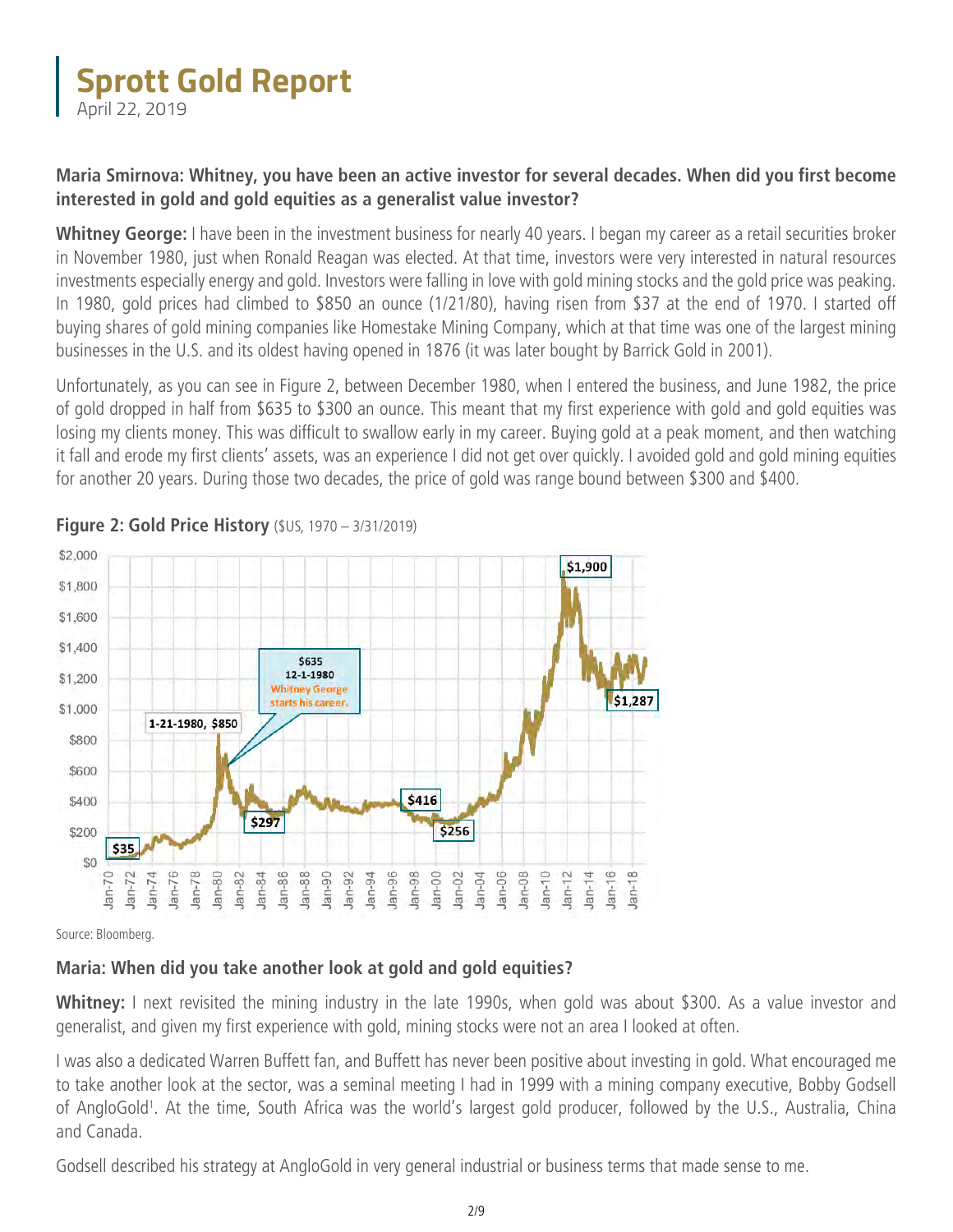

#### **Maria: What was unique about AngloGold in the late 1990s?**

**Whitney:** As a pure industrial idea, AngloGold piqued my interest. AngloGold was founded in June 1998 under Godsell's leadership, and it represented the consolidation of the many fractional South African gold interests of Anglo American. Godsell helped identify AngloGold's highest quality mines to keep, and identified others to dispose of or to sell back to the South African government for black empowerment initiatives.

Godsell described AngloGold's mines as "factories." He looked at each mine in terms of its returns-on-invested capital, and he was very focused on low-cost production. AngloGold's stock was trading at 6 times earnings with a 6% dividend yield. The company was growing more profitable even as gold prices fell. South Africa's currency, the Rand, was dropping even faster than gold, and both helped AngloGold's mining costs decline steadily.

I did identify other promising South African mining companies like Goldfields, but I was nervous given the complications associated with Apartheid (which did not end until 1994), and so I started looking elsewhere.

#### **Maria: Did you invest outside of South Africa?**

**Whitney:** I found Canadian company Goldcorp, which was being run by Rob McEwen. Goldcorp was running its Red Lake Mine, one of the largest gold mines in Canada and the world (located in northwestern Ontario) and it contained some of the world's richest grade gold ore. At the time, Goldcorp was producing gold for \$75 an ounce, when gold was valued at about \$300, and it was a well-run, very profitable business.

#### **Maria: Do you tend to evaluate mining companies through a different lens?**

**Whitney:** I have learned over my career that all businesses are cyclical. Most investors see a business as a "growth" business if it has been growing for a long time, and progressed without any disruption. But it doesn't matter whether you are evaluating a technology or a finance business, for example, all businesses have their cycles.

For mining companies, business cycles can be very long. It takes many years to find ore deposits and then turn them into productive mines. As shown in Figure 3, the discovery-to-production period has gotten much longer. For the mining industry, its business cycles can span 2-3 generations, and play out over decades. To invest in this sector takes commitment, patience and understanding.



#### **Figure 3: Number of Years Between Discovery and Production is Increasing**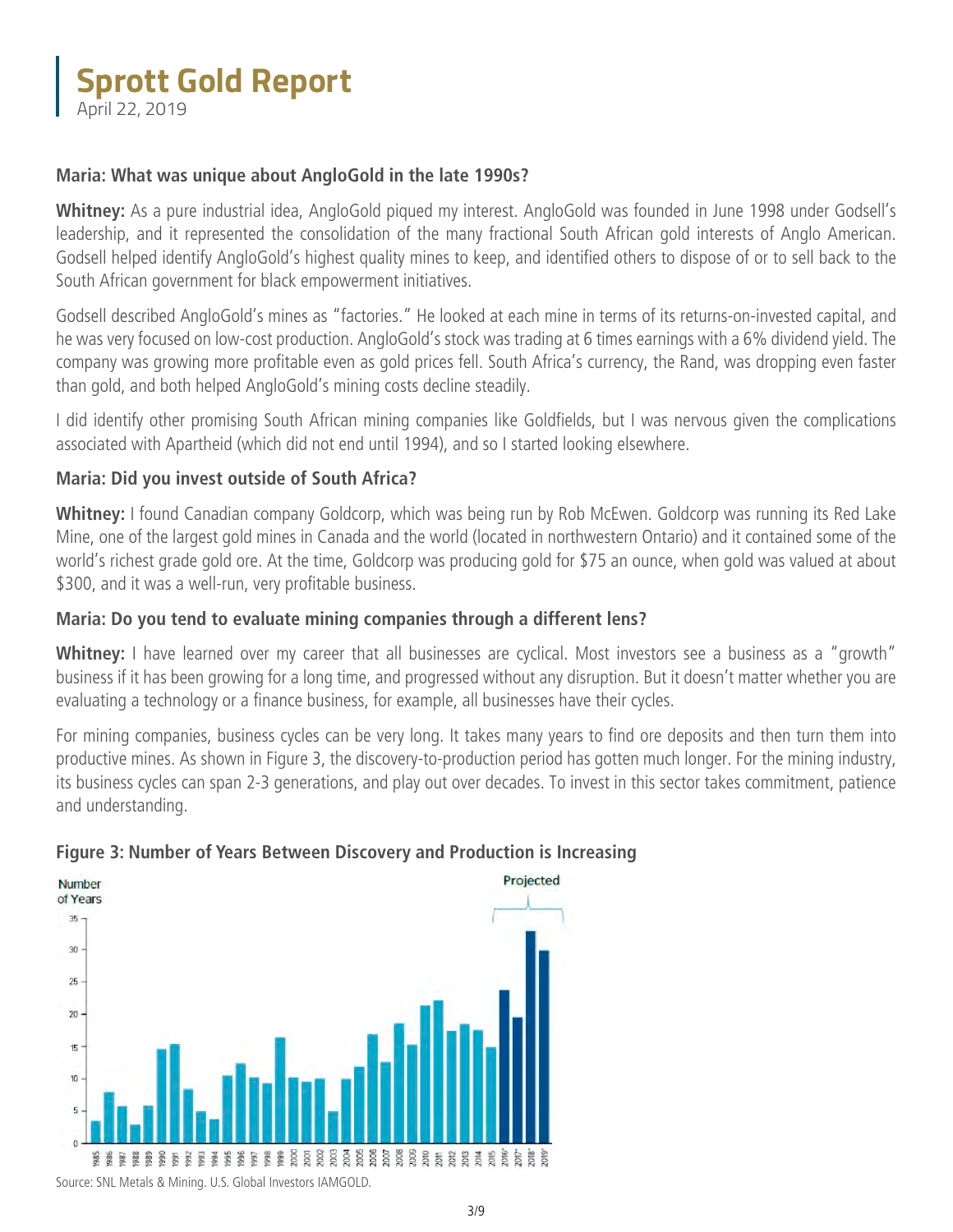#### **Maria: Gold declined in the late 1990s bottoming at \$250/ounce in 1999. Can you discuss the wave of consolidation in the gold mining industry at the time?**

**Whitney:** In the 1990s, the mining industry was struggling and there were too many companies running single mines. This triggered a wave of consolidations, rollups, and acquisitions that lasted into the early 2000s. Kinross Gold was a notable example. Founded in 1993 by Robert Buchan, Kinross represented the amalgamation of three companies: Plexus Resources Corporation, CMP Resources and 1021105 Ontario Corp. Another example was Newmont Mining.

After gold fell below \$400 an ounce in 1996, Newmont began aggressively snatching up smaller U.S. domestic miners and slashing costs. This all culminated in the large 2001 acquisition of Normandy Mining, Australia's largest gold producer, and Canadian Franco-Nevada Mining. This vaulted Newmont to the top spot in gold reserves and production, ahead of its rival AngloGold. Newmont, AngloGold, and Barrick represented the top three gold miners at that time (2002).

This wave of consolidations helped mining management gain much-needed cost efficiencies, which is a healthy business practice when you are in a difficult part of the business cycle. Because they had improved the quality of their businesses, when gold prices began to rise in the 2000s, these mining companies became very profitable.

#### **Maria: Do you see similarities between today's M&A activity and the previous period in the 1990s?**

**Whitney:** We are experiencing the logical industry-consolidation activity that we saw in the late 1990s to the early 2000s, which followed a prolonged period of disinterest in gold. In those early days of the last wave, there were no premium mergers at the start—buyers were not willing to acquire a company above its market price. This is where we are today.

Gold has experienced a tough period for the past seven years since prices peaked in late 2011 at about \$1,900. This period of weaker prices has increased pressure from shareholders on companies to cut costs and slash debt. Investors are not very interested in gold right now. Capital is very hard to come by. The gold mining sector is still highly fragmented, and investors are no longer willing to invest in single mine companies because of the high risk. There is impetus for smaller mining properties and companies to merge into larger organizations.

We've already seen aggressive consolidation among the majors (large-cap companies) like the Barrick-Randgold deal, which closed on January 1, 2019. Newmont followed with a bid for Goldcorp, as it vied with Barrick to regain its top position. Most recently, Barrick and Newmont agreed to an innovative joint venture in Nevada, which will represent the world's largest gold producing operation. Australia's Newcrest Mining has bought a majority interest in Canada's Imperial Metals and is working on a joint venture deal with Greatland Gold.

These are the early innings of what we believe will be a new, prolonged M&A cycle. We see tremendous potential especially in the junior mining space, given that smaller gold mining companies are trading at a material discount to larger mining companies.

#### **Maria: What is driving the current wave of consolidation?**

**Whitney:** Mining companies are under constant pressure to replace reserves. It is far easier for management to increase production through acquisitions, than through the long exploration and development process. Across the industry right now, exploration, sustaining and development capital are at historically low levels.

Once the price of gold trends higher and we see renewed enthusiasm for the mining industry, investors will want to see growth. The only way to get growth rapidly is through mergers and acquisitions. We then might see a repeat of what we experienced in 2003-4 through 2011, when mining companies were given higher valuations which allowed them to buy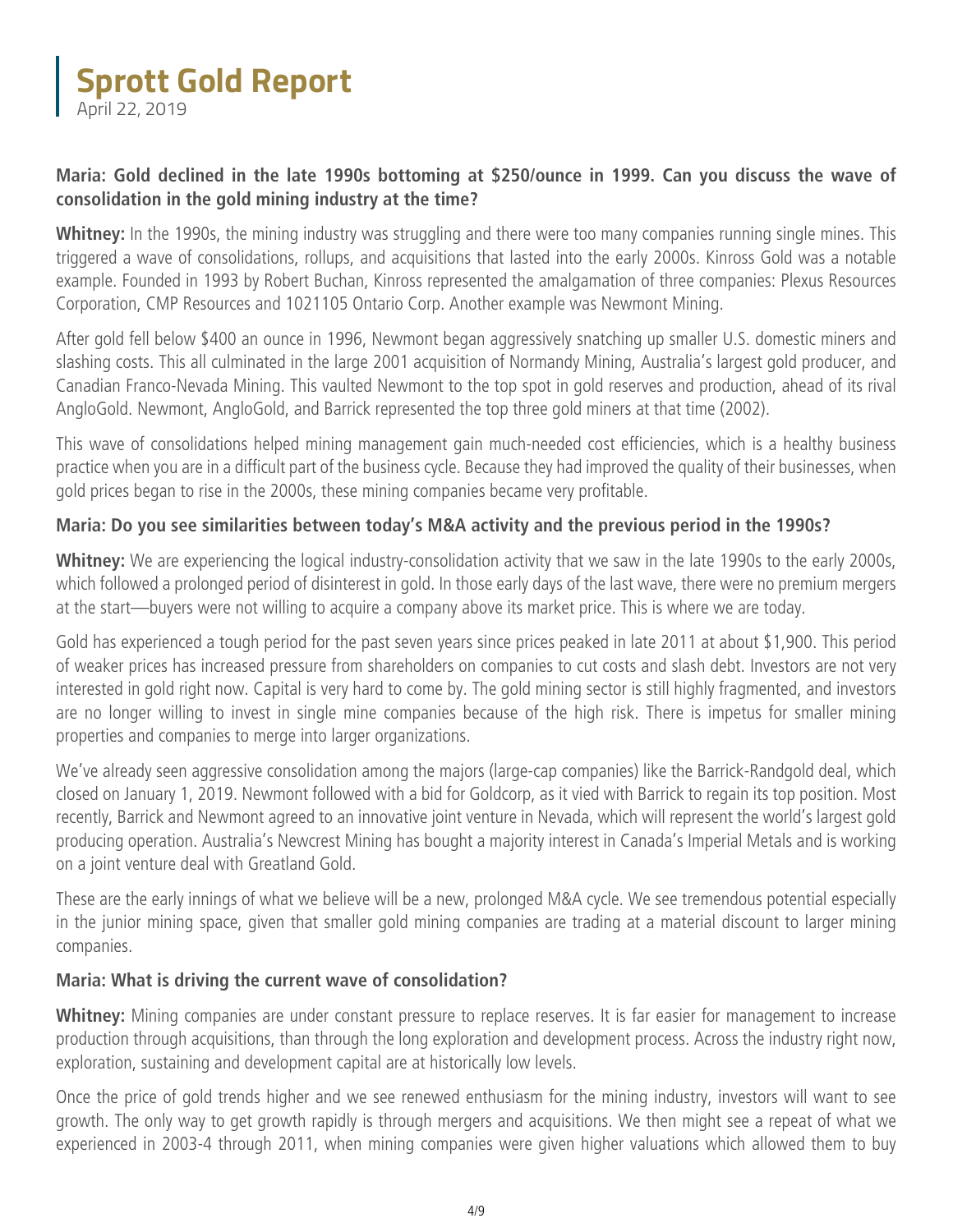reserves from lower-priced entities and claim it to be accretive. This represents the "silly" season which tends to appear at the end of an M&A cycle, and which creates the kinds of mistakes we saw going into 2011 when miners overspent on deals during the decade-long boom that ended in 2011.

#### **Figure 4: Tremendous Consolidation Potential Among Gold Miners**

Please Note: Major gold miners are represented by the predatory shark image on the right; while junior gold miners are represented by the small fish on the left.



Source: RBC Capital Markets. As of 07/23/18.





Source: BMO Capital Markets Metals & Mining Report 12/17/2018.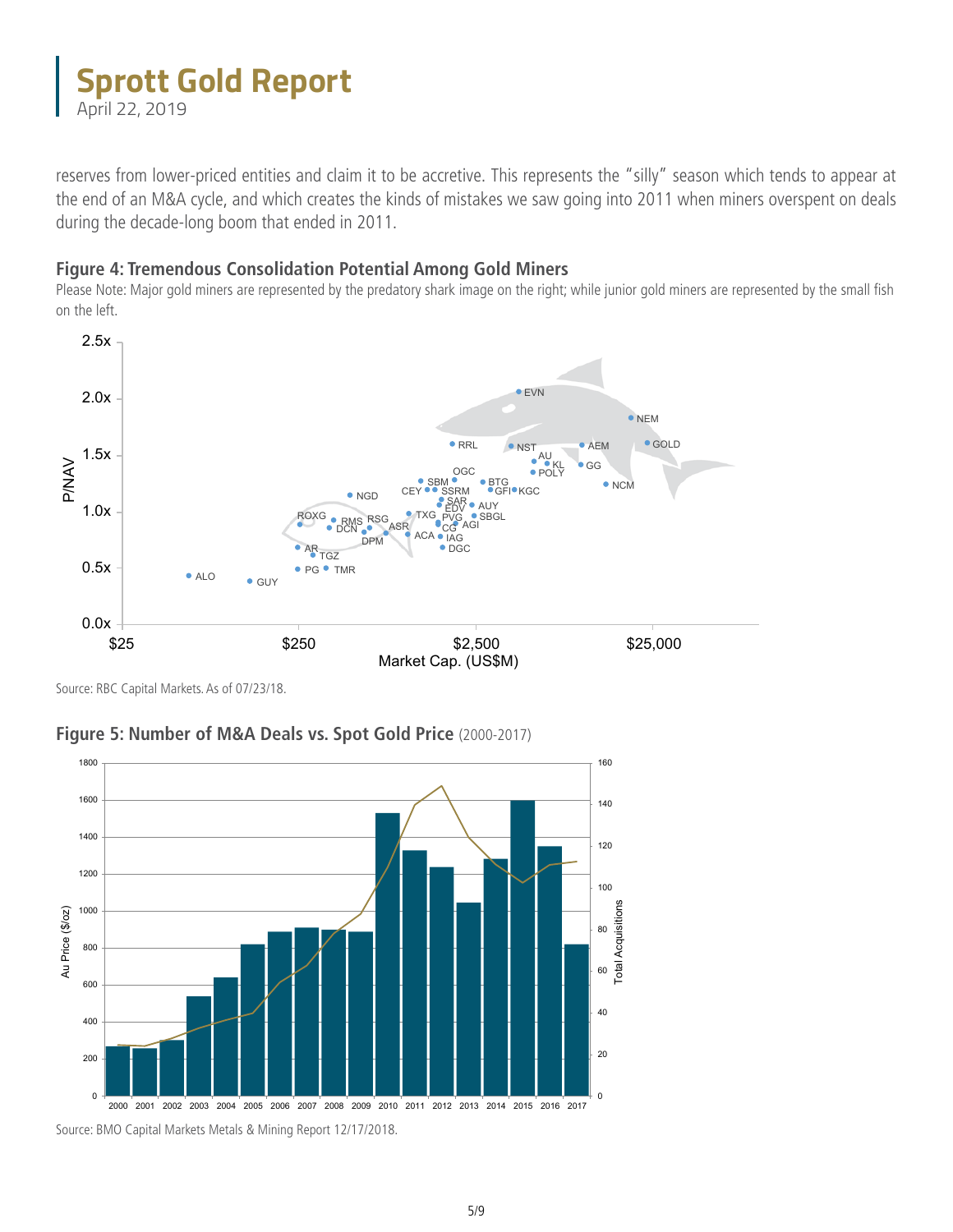Looking ahead, gold price stability will help provide support for increased M&A activity. Gold has been relatively stable over the past two years, as shown in Figure 6, especially since the end of 2016. A stable gold price over an extended period, allows buyers and sellers to come together. After a big price decline, the sellers want yesterday's prices and the buyers want today's prices, and the two sides won't come together.





Source: Bloomberg.

#### **Maria: From a portfolio management and stock picking perspective, what is the best way for investors to take advantage of M&A activity?**

**Whitney:** A prudent way for an investor to gain access is through experts in the space who are dedicated entirely to investing in mining stocks. Investors should work with managers who have been following the sector for decades, given the mining industry's extended business cycles. These managers will know where the best assets are and who owns them; they will benefit investors by finding companies that are making excellent acquisitions or that have the potential to be acquired.

[This is a key reason why we created our new joint venture with Tocqueville, and John Hathaway's gold investment team \(see](http://sprott.com/investor-relations/press-releases/sprott-and-tocqueville-asset-management-announce-joint-venture/)  press release).

#### **Maria: Can you provide some details on Sprott Hathaway Special Situations Strategy?**

**Whitney:** The strategy invests in a concentrated portfolio of global mining companies that explore for metals, develop precious metal resources, build mines, and operate mines with special emphasis on likely takeover candidates.

The strategy capitalizes on the combined strengths of two gold-investing industry leaders. Hathaway and his gold team are responsible for portfolio management and are working with Sprott's gold team to perform a fundamental level of detailed research. Together, we are trying to identify promising individual deposits and assets, and in some cases help to unlock the value embedded in these assets.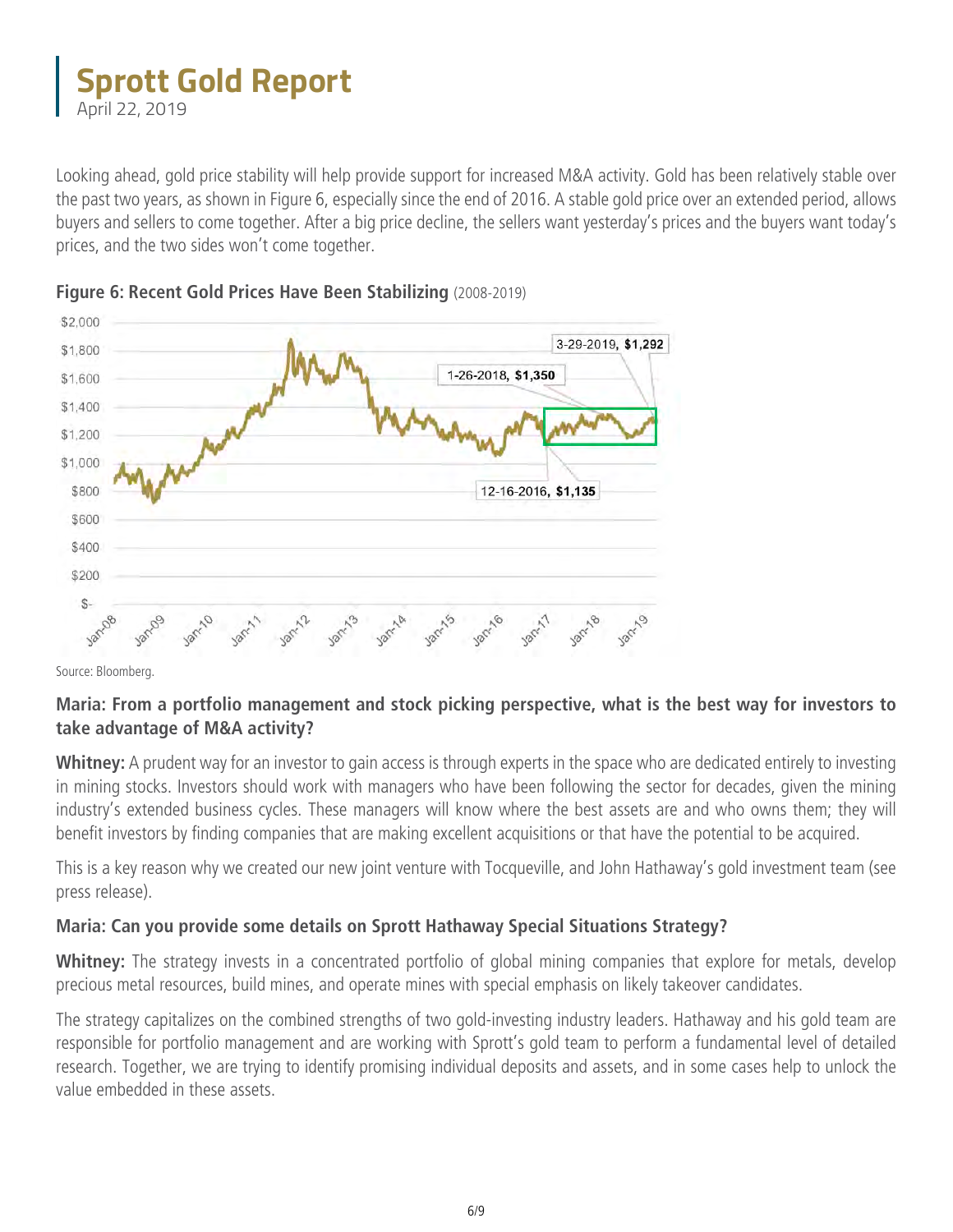#### **Maria: What are the unique skills of each manager?**

**Whitney:** John Hathaway has been following the mining sector for decades. He is a long-term investor and has exceptional relationships with industry leaders and company managements. He is viewed as a patient provider of committed capital, which is desperately needed in this long cycle business. Hathaway and his team tend to focus on the investment "sweet spot" located in the Development to Production stage when cash flow is being generated, as shown by the right arrow in Figure 7.

Sprott has complementary investment capabilities to Hathaway/Tocqueville. We have a team of geologist and technical engineers that focus on identifying promising assets and companies in the early stages of Discovery and Exploration, the "sweet spot" shown by the left arrow in Figure 7. Given our nimble size, we are able to forge relationships with smaller companies more easily than a large organization that is required to invest billions of dollars of capital to work, and is forced to own large-cap names. Finally, Sprott's lending franchise performs an enormous amount of due diligence as part of the process of financing growing mining companies.

The skills that Sprott offers Hathaway/Tocqueville and his team are not what a typical portfolio manager and a team of analysts have access to. This is a unique combination in the industry.



#### **Figure 7: Life Cycle of Gold Mining Companies**

Source: Tocqueville Asset Management.

#### **Maria: How do you view the current investment opportunity presented by gold mining equities?**

**Whitney:** Most equity markets are forward looking and are early predictors of events that unfold. There is no reason why gold mining equities will not foreshadow a recovery in gold prices. History demonstrates that gold mining equities have the ability to outperform during significant corrections in U.S. equities. As shown in Figure 8, since 1996, there have been only two periods of extended inverse performance between the NYSE Arca Gold Miners Index (GDM)2 and the S&P 500: 1996-through-2002 and 2012-through-the-present. In the first instance, gold shares slumped as the internet bubble hit full frenzy through March 2000. Then, as the S&P 500 fell 52%, gold stocks tripled. Since 2012, gold shares have suffered from the sharp decline in the gold price and the self-inflicted damage caused by ill-timed acquisitions.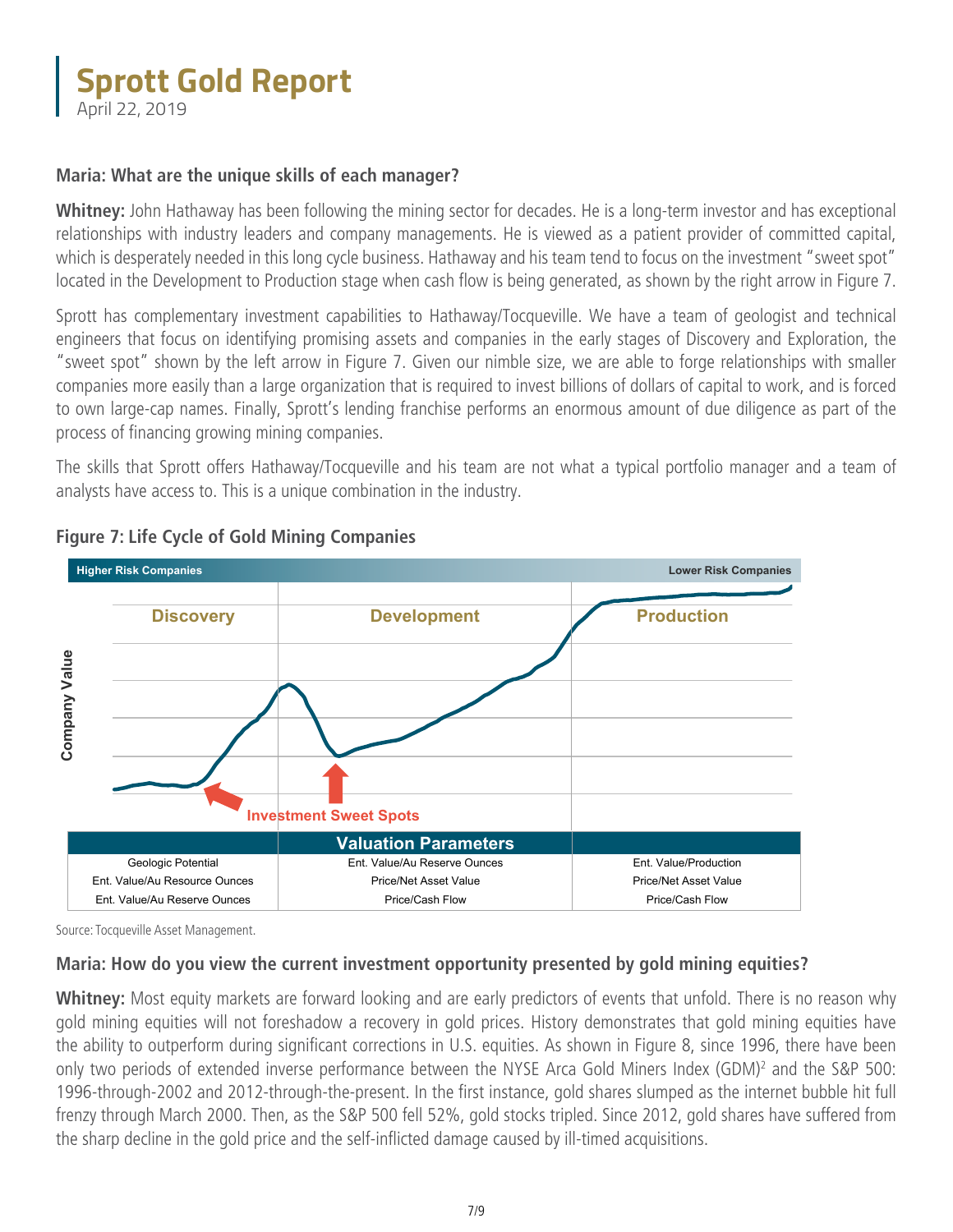The gold mining industry has learned some tough lessons and has been fighting to rebuild its credibility and financial health ever since. The M&A boom currently underway is another sign that the larger mining companies are not waiting for a higher gold price to lift them higher—they are focusing on what they can control—mergers, acquisitions, divestitures and joint ventures have the potential to unlock tremendous opportunities and value for shareholders.





Source: Bloomberg. As of March 31, 2019.